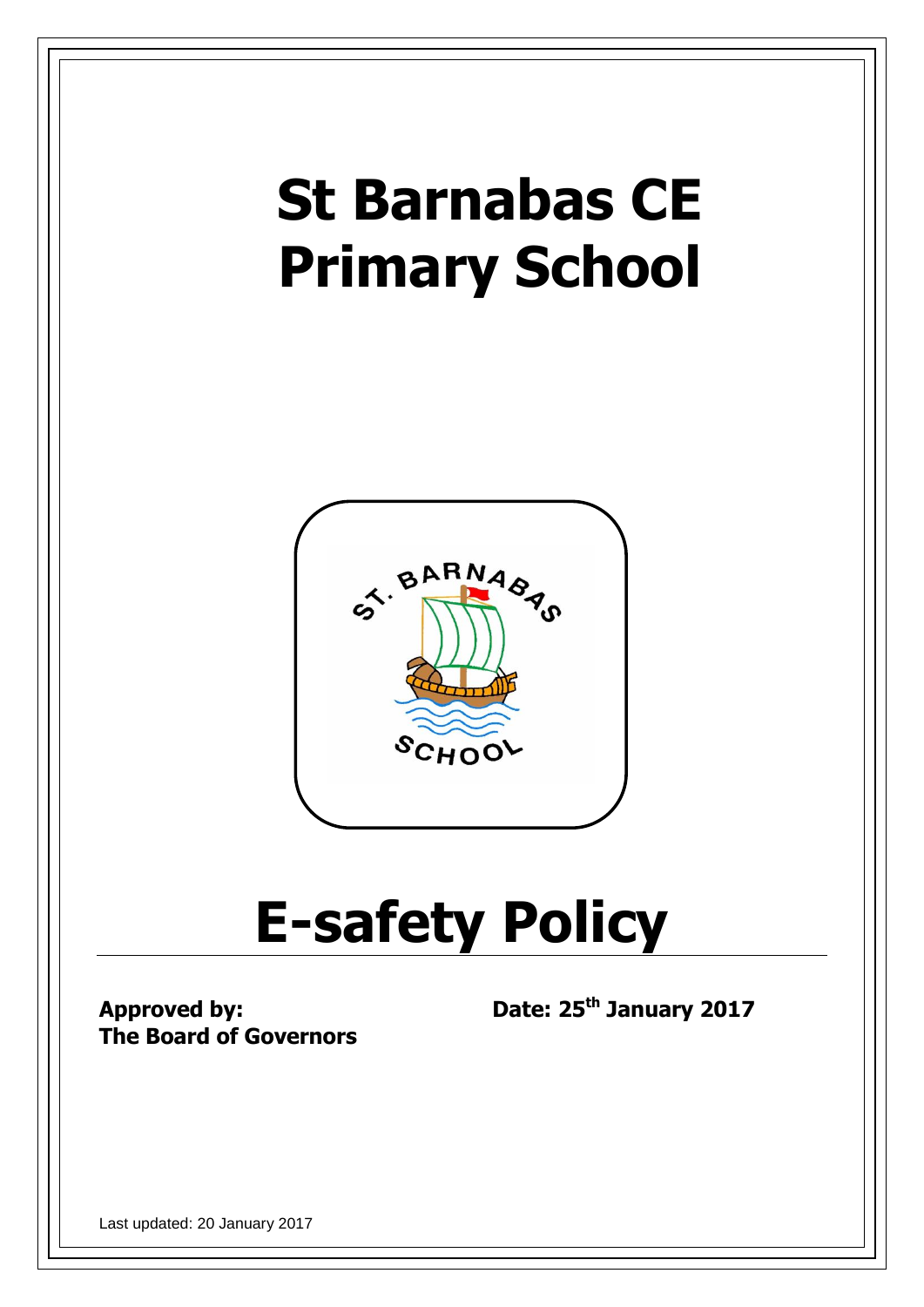# **Contents:**

**[Statement of intent](#page-2-0)** 

- 1. [Legal framework](#page-2-1)
- 2. Using the internet safely
- 3. Roles and [responsibilities](#page-3-0)
- 4. [E-safety control](#page-5-0) measures
- 5. Internet Access
- 6. Managing new technologies
- 7. Cyber [bullying](#page-8-0)
- 8. [Reporting misuse](#page-9-0)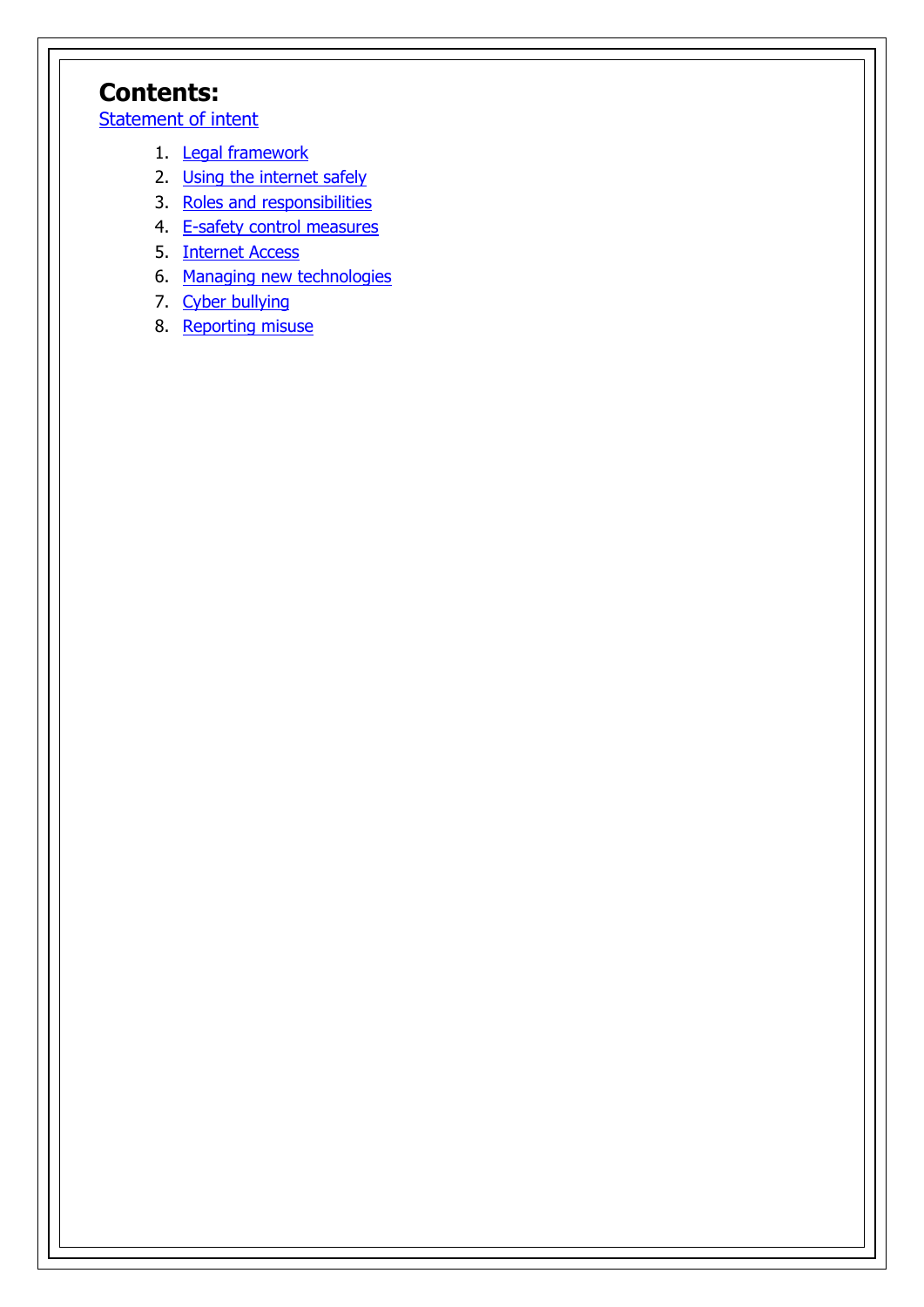### <span id="page-2-0"></span>**Statement of intent**

At St Barnabas, we understand that computer technology is an essential resource for supporting teaching and learning. The internet, and other digital and information technologies, open up opportunities for pupils and play an important role in their everyday lives. Technology is also embedded in our day-to-day lives through many different types of devices and platforms.

As technology is constantly developing, we endeavour to stay up-to-date with current issues around the use of technology and how they can affect young people.

Whilst the school recognises the importance of promoting the use of computer technology throughout the curriculum, we also understand the need for safe internet access and appropriate use. There is an ever-growing need for better filtering and monitoring of what pupils can access both in school and at home through the use of firewalls and monitoring software. We also acknowledge a greater need for this to be shared to all members of the wider school community, including staff, pupils and parents alike.

E-safety includes, but is not limited to, browsing the internet. Other forms of electronic communication and interaction such as e-mail, blogging, social networking and online gaming should be considered as well as the corruption, misuse, hacking and publication of personal data.

When using the internet, young people need to be protected from dangers including violence, racism and exploitation. Much of the material on the Internet is published for an adult audience and therefore may be unsuitable for pupils. They need to learn to recognise and avoid any potential risks – to become "Internet Wise". Pupils need clear guidance in order to prepare them to respond appropriately to any situation, using any of the previously mentioned methods of electronic communication, for the inevitable moment when they come across inappropriate material or find themselves in an uncomfortable situation.

Our school has created this policy with the aim of ensuring appropriate and safe use of the internet and other digital technology devices by all pupils and staff.

The school is committed to providing a safe learning and teaching environment for all pupils and staff, and has implemented important controls to prevent any harmful risks.

#### **Named E-safety Officer**: Sam Hazeldine

<span id="page-2-1"></span>Signed by:

Headteacher Date:

Chair of governors Date: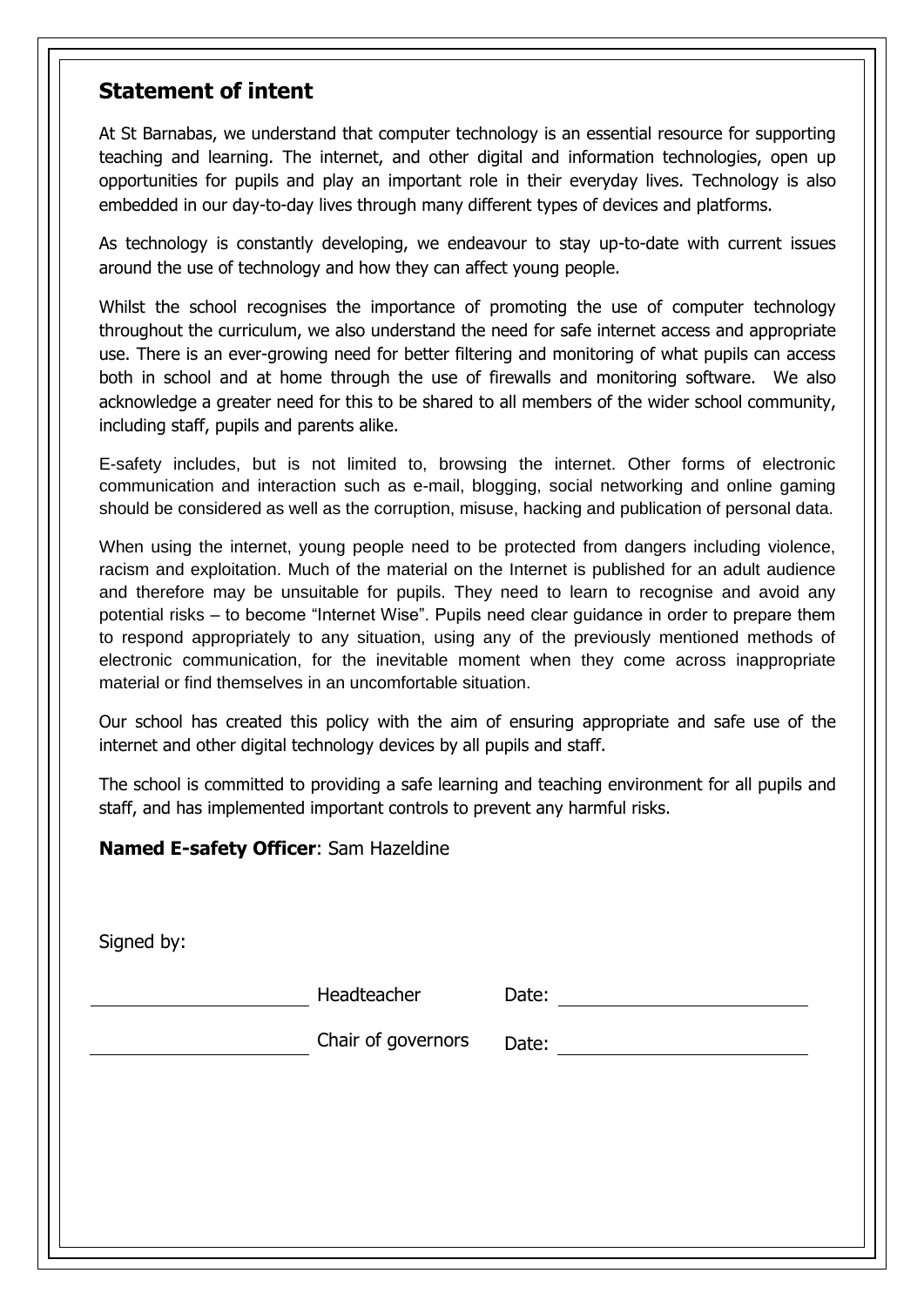# **1. Legal framework**

1.1. This policy has due regard to the following legislation, including, but not limited to:

- The Human Rights Act 1998
- The Data Protection Act 1998
- The Regulation of Investigatory Powers Act 2000
- The Safeguarding Vulnerable Groups Act 2006
- The Education and Inspections Act 2006
- The Computer Misuse Act 1990, amended by the Police and Justice Act 2006
- 1.2. This policy also has regard to the following statutory guidance:
- DfE (2016) 'Keeping Children Safe in Education'

# **2. Using the internet safely**

- 2.1. The school understands that using the internet is important when raising educational standards, promoting pupil achievement and enhancing teaching and learning.
- 2.2. Internet use is embedded in the statutory curriculum and is therefore entitled to all pupils, though there are a number of controls required for schools to implement, which minimise harmful risks.
- 2.3. The school uses an LA-monitored firewall which restricts and filters the access that pupils have to the internet. A separate log-in is used for staff.
- 2.4. When accessing the internet, individuals are especially vulnerable to a number of risks which may be physically and emotionally harmful. These risks include the following:
- Access to illegal, harmful or inappropriate images
- Cyber bullying
- Access to, or loss of, personal information
- Access to unsuitable online videos or games
- Loss of personal images
- Inappropriate communication with others
- Illegal downloading of files
- Exposure to explicit or harmful content, e.g. involving radicalisation
- Plagiarism and copyright infringement
- Sharing the personal information of others without the individual's consent or knowledge

# <span id="page-3-0"></span>3. **Roles and responsibilities**

- 3.1. It is the responsibility of all staff to be alert to possible harm to pupils or staff, due to inappropriate internet access or use both inside and outside of the [school], and to deal with incidents of such as a priority.
- 3.2. The e-safety officer, is responsible for ensuring the day-to-day e-safety in our school, and managing any issues that may arise.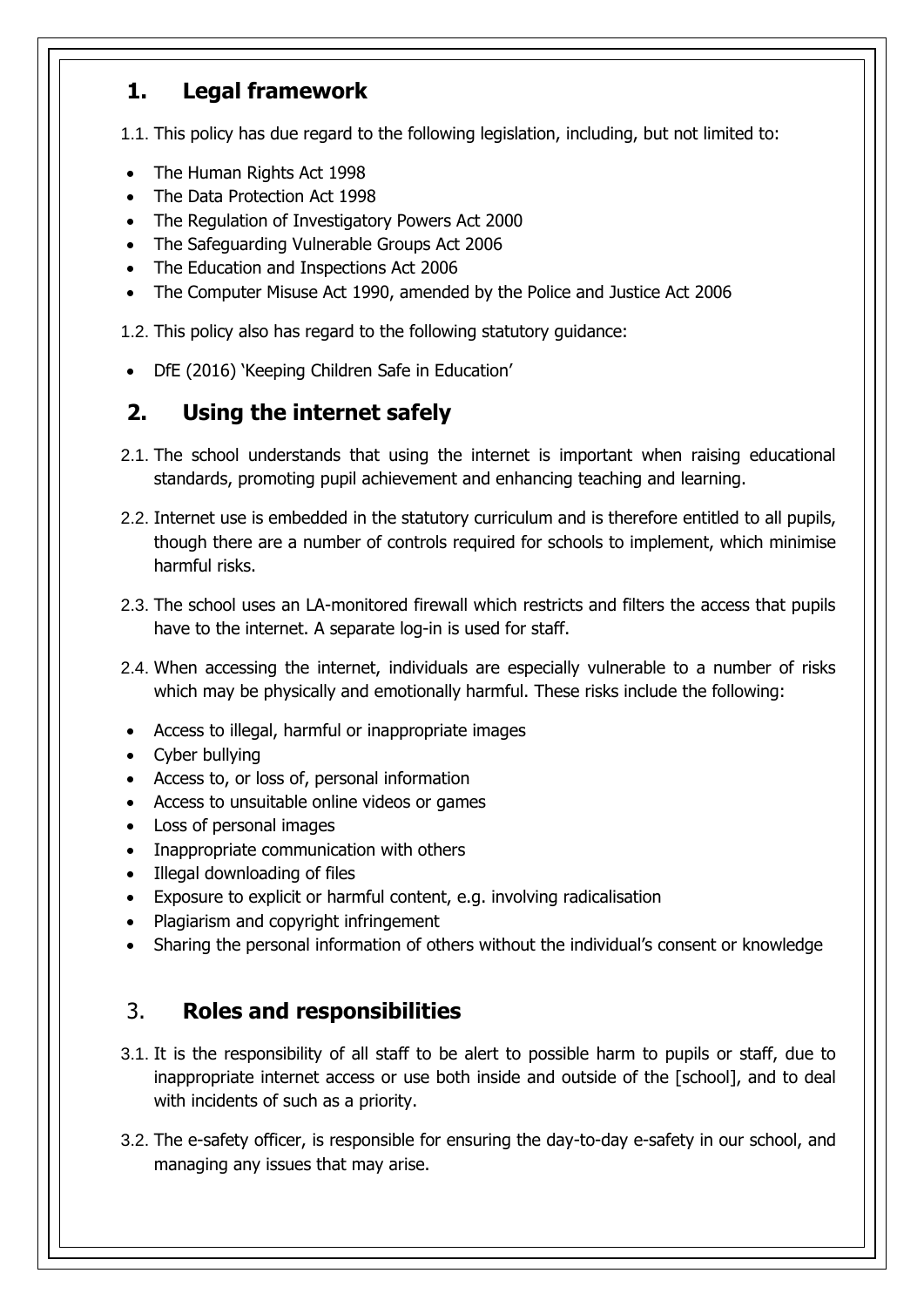- 3.3. The headteacher is responsible for ensuring that the e-safety officer and any other relevant staff receive continuous professional development to allow them to fulfil their role and train other members of staff.
- 3.4. The e-safety officer will provide relevant regular training and advice for members of staff on e-safety. They will ensure training is up-to-date.
- 3.5. The headteacher will ensure there is a system in place which monitors and supports the e-safety officer, whose role is to carry out the monitoring of e-safety in the school, keeping in mind data protection requirements.
- 3.6. The e-safety officer will regularly monitor the provision of e-safety in the school and will provide feedback to the headteacher.
- 3.7. The school will establish a procedure for reporting incidents and inappropriate internet use, either by pupils or staff.
- 3.8. The e-safety officer will ensure that all members of staff are aware of the procedure when reporting e-safety incidents, and will keep a log of all incidents recorded.
- 3.9. The e-safety officer will attempt to find alternatives to monitoring staff use of social media, where possible, and will justify all instances of monitoring to ensure that it is necessary and outweighs the need for privacy. The member of staff who is being monitored will be consulted prior to any interception by the school.
- 3.10. The e-safety officer will ensure all aspects of e-safety are taught regularly throughout the computing curriculum through monitoring of assessment and planning.
- 3.11. Cyber bullying incidents will be reported in accordance with the school's Anti-bullying and Harassment Policy.
- 3.12. The governing body will hold regular meetings with the e-safety officer to discuss the effectiveness of the e-safety provision, current issues, and to review incident logs, as part of the school's duty of care.
- 3.13. The governing body will evaluate and review this E-safety Policy on at least an annual basis, taking into account the latest developments in ICT and the feedback from staff/pupils.
- 3.14. The headteacher will review and amend this policy with the e-safety officer, taking into account new legislation and government guidance, and previously reported incidents to improve procedures.
- 3.15. Teachers are responsible for ensuring that e-safety issues are embedded in the curriculum and safe internet access is promoted at all times.
- 3.16. All staff are responsible for ensuring they are up-to-date with current e-safety issues, and this E-safety Policy.
- 3.17. All staff and pupils will ensure they understand and adhere to our Acceptable Use Policies, which they must sign and return to the headteacher.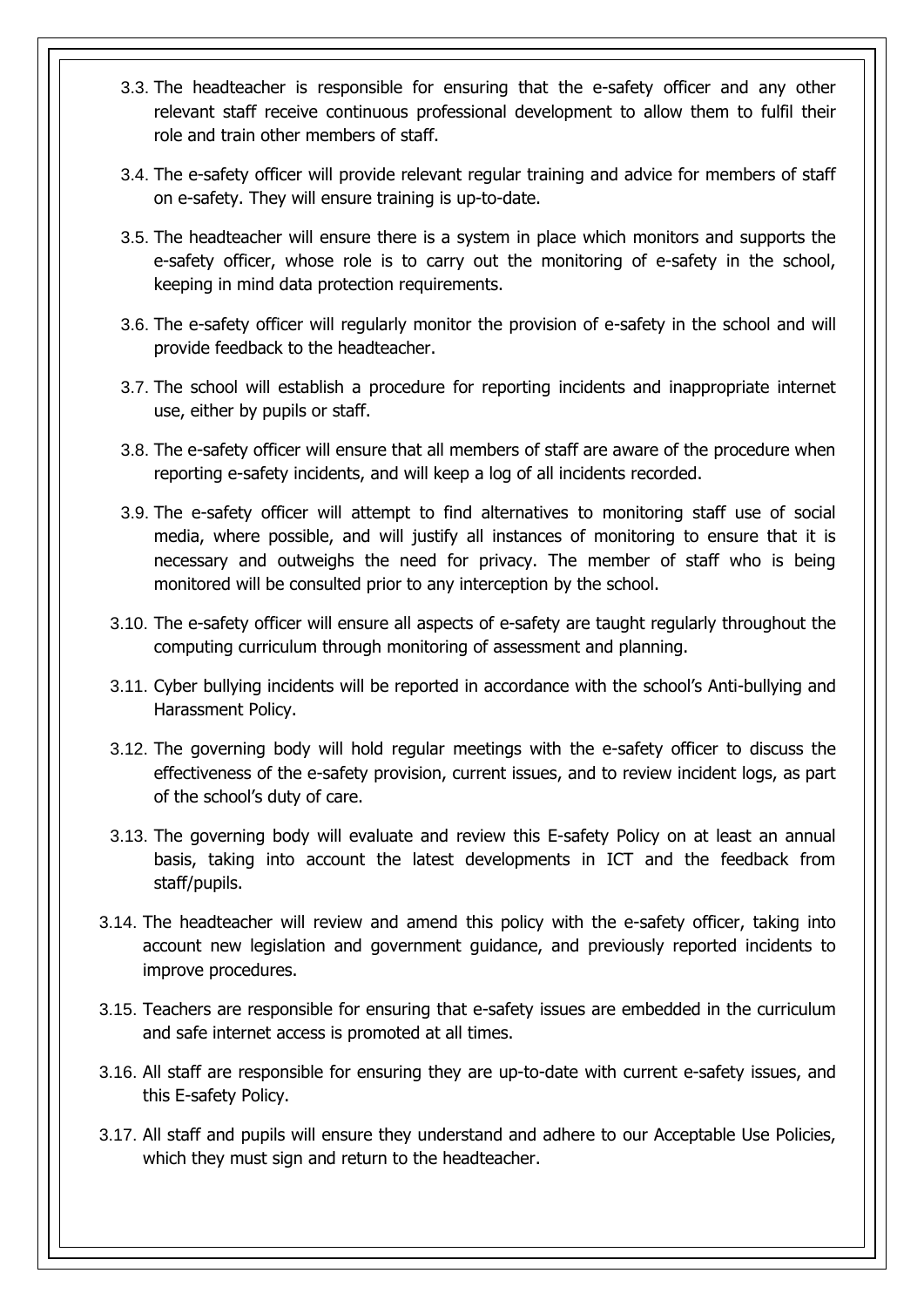- 3.18. Parents/carers are responsible for ensuring their child understands how to use computer technology and other digital devices, appropriately.
- 3.19. The headteacher is responsible for communicating with parents regularly and updating them on current e-safety issues and control measures.

# <span id="page-5-0"></span>**4. E-safety control measures**

#### 4.1. Educating pupils:

Whilst regulation and technical solutions are very important, their use must be balanced by educating students to take a responsible approach. The education of students in e-safety is therefore an essential part of the school's e-safety provision. Our teachers understand that they have a role to deliver and implement the teaching of e-safety so that it is effective and memorable. Children and young people need the help and support of the school to recognise and avoid e-safety risks and build their resilience.

- An e-safety programme will be established and taught across the curriculum on a regular basis, ensuring that pupils are aware of the safe use of new technology both inside and outside of the school.
- All Classes will be taught 'Rules for Responsible Internet Use', at the beginning of a school year, and the skills needed in order to use the Internet appropriately. Children in all classes will sign an agreement to use the internet appropriately and responsibly, as they have been taught to.
- The school will hold an annual e-safety week where the whole curriculum focuses on areas around internet safety.
- Pupils will be taught about the importance of e-safety and are encouraged to be critically aware of the content they access online, including extremist material.
- Pupils will be taught to acknowledge information they access online, in order to avoid copyright infringement and/or plagiarism.
- Clear guidance on the rules of internet use will be presented in all classrooms and revisited often by staff (see SMART poster – appendix 1)
- Pupils are instructed to report any suspicious use of the internet and digital devices.
- Pupils will be made aware of the dangers of the use of technology
- Students should be helped to understand the need for the student Acceptable Use Agreement and encouraged to adopt safe and responsible use both within and outside school (see appendix 2&3)
- Staff should act as good role models in their use of digital technologies the internet and mobile devices
- Where students are allowed to freely search the internet, staff should be vigilant in monitoring the content of the websites the young people visit.

#### 4.2. Educating staff:

- All staff will undergo e-safety training on at least an annual basis to ensure they are aware of current e-safety issues and any changes to the provision of e-safety, as well as current developments in social media and the internet as a whole.
- All staff will undergo audits by the e-safety officer in order to identify areas of training need.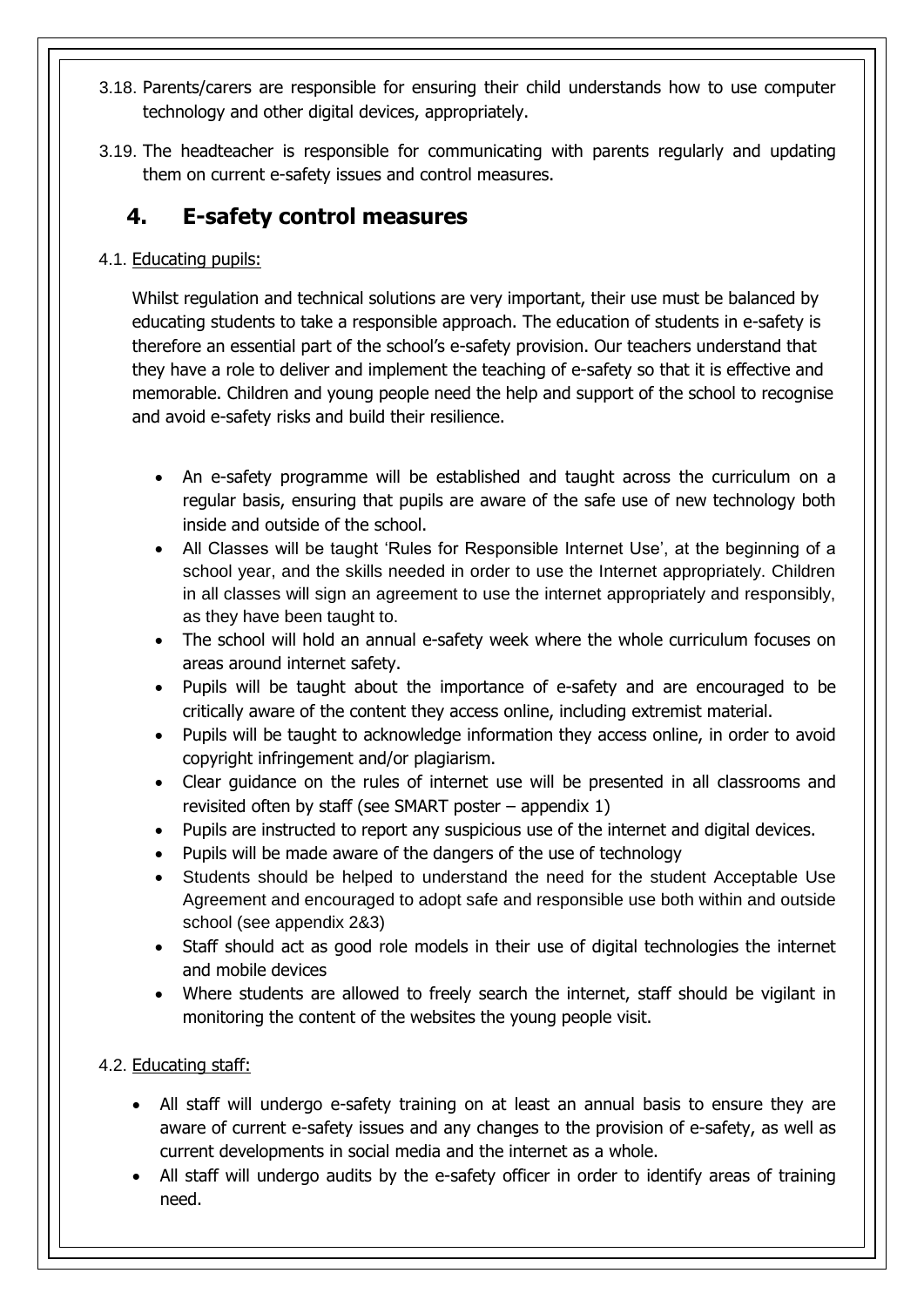- All staff will employ methods of good practice and act as role models for pupils when using the internet and other digital devices.
- All staff will be educated on which sites are deemed appropriate and inappropriate.
- Any new staff are required to undergo e-safety training as part of their induction programme, ensuring they fully understand this E-safety Policy.
- All staff are reminded of the importance of acknowledging information they access online, in order to avoid copyright infringement and/or plagiarism.

#### 4.3. Educating Parents and the wider community:

Parents/carers play an essential role in the education of their children and in the monitoring/regulation of their children's on-line behaviours. Parents may underestimate how often children and young people come across potentially harmful and inappropriate material on the internet and may be unsure about how to respond.

The school will therefore seek to provide information and awareness to parents and carers through:

- Curriculum activities displayed on the school website.
- Letters, newsletters, web site
- Parents/Carers evenings/sessions
- High profile events/campaigns eg Safer Internet Week.

# **5. Internet Access**

5.1 General internet use:

- Parents will be made aware of the acceptable use policy and will be asked to give their permission for their child to use the internet at school within the agreed policy.
- All users in key stage 2 have usernames and passwords for various subscriptions to school learning websites. They are encouraged to keep these confidential and talk to a member of staff if they feel their information is no longer secure or should be changed.
- Teaching staff will closely monitor children's internet activity.
- Effective filtering systems will be established to eradicate any potential risks to pupils through access to particular websites.
- Any requests by staff for websites to be added or removed from the filtering list must be first authorised by the headteacher.
- All school systems will be protected by up-to-date virus software.
- An agreed procedure will be in place for the provision of temporary users, e.g. volunteers.
- The master users' passwords will be available to the headteacher for regular monitoring of activity.
- Staff are able to use the internet for personal use during out-of-school hours, as well as break and lunch times.
- Personal use will only be monitored by the e-safety officer for access to any inappropriate or explicit sites, where it is justifiable to be necessary and in doing so, would outweigh the need for privacy.
- Inappropriate internet access by staff may result in the staff member being permitted to use the internet for school purposes only, and no personal devices. This will be dealt with following the process outlined in section 8 of this policy  $-$  'misuse by staff'.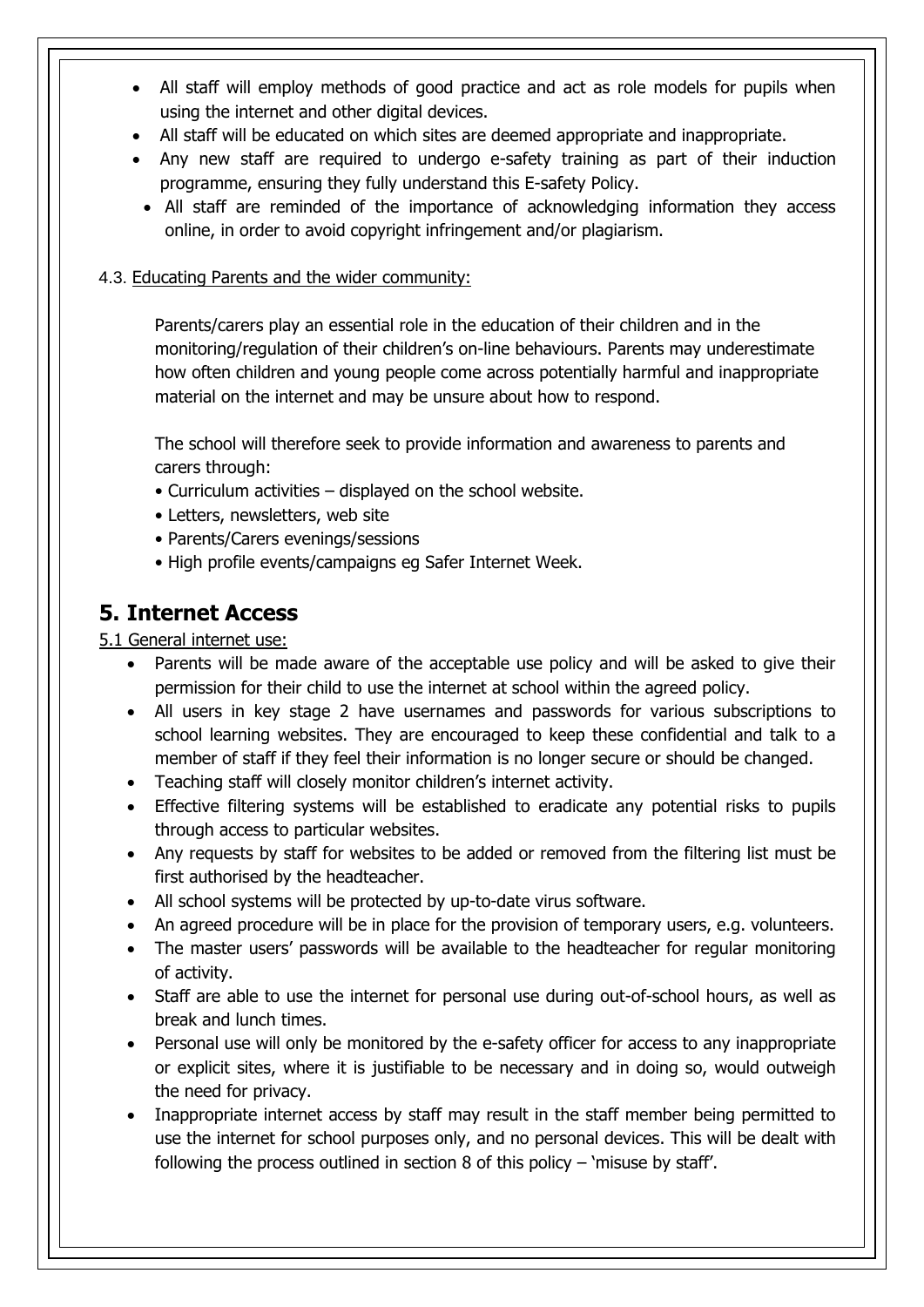#### 5.2 Email:

- Staff will be given approved email accounts and are only able to use these accounts.
- Use of personal email to send and receive personal data or information is prohibited.
- No sensitive personal data shall be sent to any other pupils, staff or third parties via unsecure email. Security-validated CYC email accounts must be used for this.
- Any emails sent by pupils to external organisations will be overseen by their class teacher and must be authorised before sending.
- Chain letters, spam and all other emails from unknown sources will be deleted without opening.

#### 5.3 Social networking:

- Use of social media on behalf of the school will be conducted following the processes outlined in our Social Media Policy.
- Access to social networking sites will be filtered as appropriate.
- Should access be needed to social networking sites for any reason, this will be monitored and controlled by staff at all times and must be first authorised by the headteacher.
- Pupils are regularly educated on the implications of posting personal data online, outside of the school.
- Staff are regularly educated on posting inappropriate photos or information online, which may potentially affect their position and the school as a whole.
- Staff are not permitted to communicate with pupils over social networking sites and are reminded to alter their privacy settings.
- Staff are not permitted to publish comments about the school which may affect its reputability.
- Staff are not permitted to access social media sites during teaching hours unless it is justified to be beneficial to the material being taught.

#### 5.4 Published content on the school website and images:

- The headteacher will be responsible for the overall content of the website, and will ensure the content is appropriate and accurate.
- All contact details on the school website will be the phone, email and address of the school. No personal details of staff or pupils will be published.
- Images and full names of pupils, or any content that may easily identify a pupil, will be selected carefully, and will not be posted until authorisation from parents has been received.
- Pupils are not permitted to take or publish photos of others without permission from the individual.
- Staff are able to take images, though they must do so in accordance with the code of conduct in terms of the sharing and distribution of such.
- Any member of staff that is representing the school online, e.g. through blogging, must express neutral opinions and not disclose any confidential information regarding the school, or any information that may affect its reputability.

#### 5.5 Virus management:

 Technical security features, such as virus software, are kept up-to-date and managed by the e-safety officer.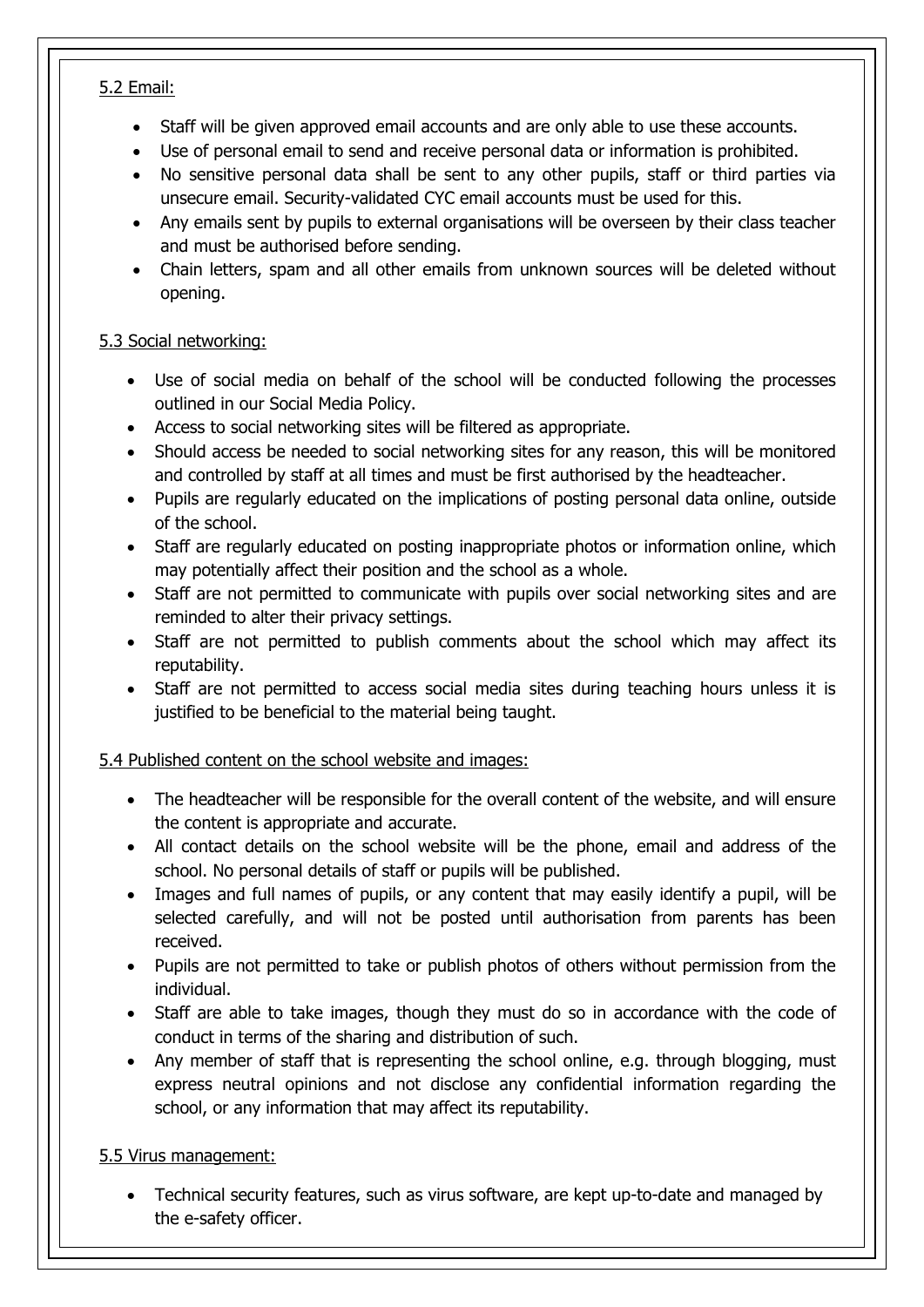• The e-safety officer must ensure that the filtering of websites and downloads is up-todate and monitored.

# **6. Managing mobile technologies**

Small wireless devices provide more opportunities for pupils to be exposed to content within school that cannot be controlled or filtered through the school network or security systems. This can even extend to games consoles used in after school care clubs where it is possible to connect to global gaming networks and interact with other people. At all times we need to be aware of the current technology and its possible risk and educational benefit.

- Pupils are not permitted to bring mobile phones or other electronic devices that have internet access into school. However, the headteacher may authorise the use of mobile phones by a pupil where parents/carers have requested it for safety or precautionary use.
- The use of cameras in mobile phones is not permitted.
- A blog may only be used in school by pupils if it is appropriately moderated.
- The school will ensure its wireless network will block connections from devices that are not part of its domain. (Personal laptops, IPads, iPod touches, wireless mobiles)
- Mobile devices are not permitted to be used during school hours by pupils or in teaching hours by members of staff.
- Staff are permitted to use hand-held computers which have been provided by the school, though internet access will be monitored for any inappropriate use by the e-safety officer when using these on the school premises.
- The sending of inappropriate messages or images from mobile devices is prohibited.
- The school will be especially alert to instances of cyber bullying and will treat such instances as a matter of high priority.

# **7. Cyber bullying**

- <span id="page-8-0"></span>7.1. For the purpose of this policy, "cyber bullying" is a form of bullying whereby an individual is the victim of harmful or offensive posting of information or images, online.
- 7.2. The school recognises that both staff and pupils may experience cyber bullying and will commit to preventing any instances that should occur.
- 7.3. The school will regularly educate staff, pupils and parents on the importance of staying safe online, as well as being considerate to what they post online.
- 7.4. Parents are regularly sent information that defines cyber-bullying along with information of spotting the signs.
- 7.5. The school will commit to creating a learning and teaching environment which is free from harassment and bullying, ensuring the happiness of all members of staff and pupils. This will include signage and information displayed around school to provide constant reminders and awareness of the issue.
- 7.6. The school has zero tolerance for cyber bullying, and any incidents will be treated with the upmost seriousness and will be dealt with in accordance with our Anti-bullying and Harassment Policy.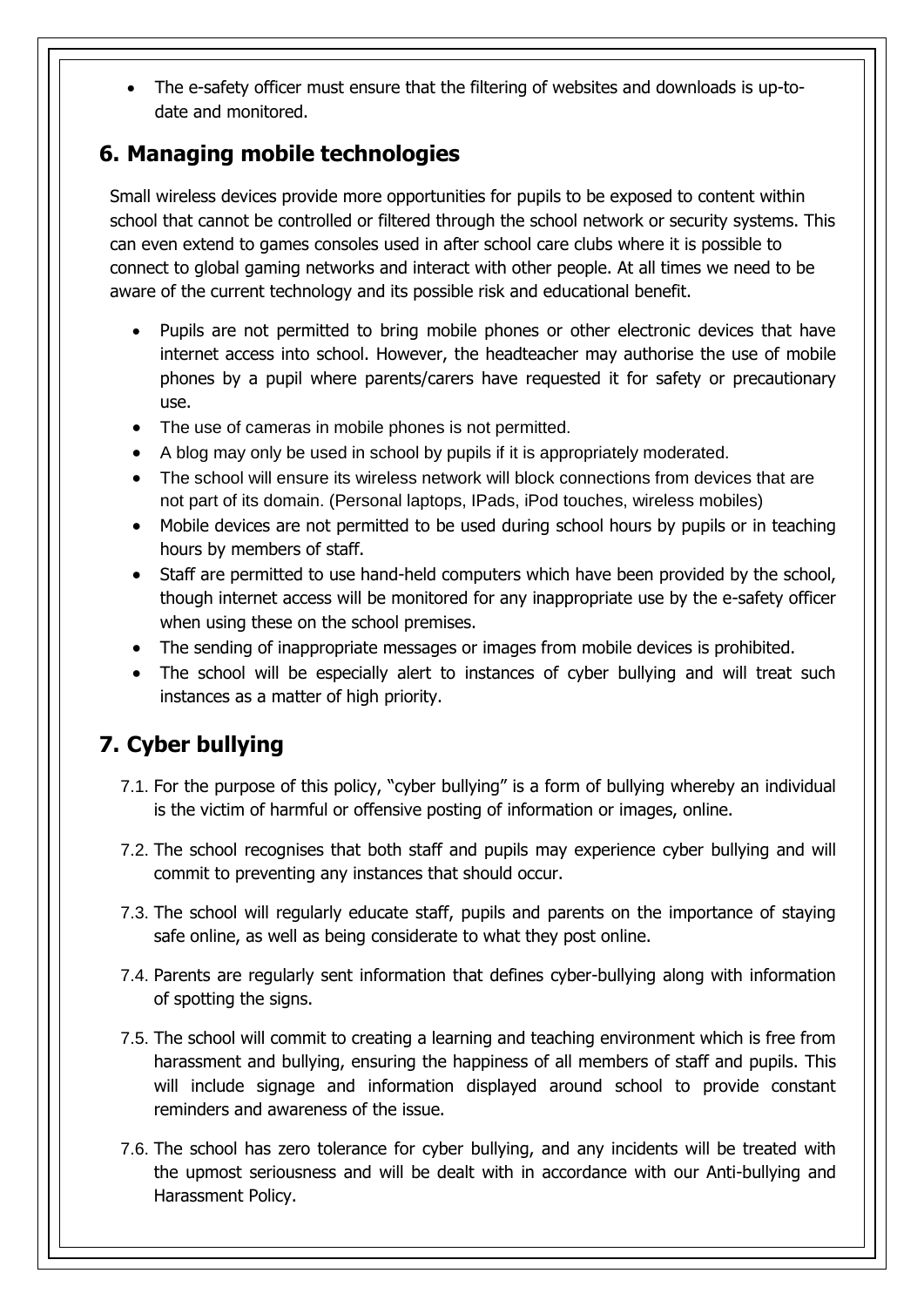7.7. The headteacher will decide whether it is appropriate to notify the police or anti-social behaviour coordinator in their LA of the action taken against a pupil.

# <span id="page-9-0"></span>**8. Reporting misuse**

It is hoped that all members of the school community will be responsible users of digital technologies, who understand and follow school policy. However, there may be times when infringements of the policy could take place, through careless or irresponsible or, very rarely, through deliberate misuse. In the event of suspicion, all steps in this procedure should be followed:

#### 8.1 Misuse Procedure

- Teachers have the power to discipline pupils who engage in misbehaviour with regards to internet use.
- Any instances of misuse should be immediately reported to a member of staff, who will then report this to the e-safety officer and headteacher,
- Teaching staff should have more than one senior member of staff/volunteer involved in this process. This is vital to protect individuals if accusations are subsequently reported.
- The incident is written in the 'Incident log', kept by the e-safety officer.
- It is important to ensure that the relevant staff should have appropriate internet access to conduct the procedure, but also that the sites and content visited are closely monitored and recorded (to provide further protection).
- Record the url of any site containing the alleged misuse and describe the nature of the content causing concern. It may also be necessary to record and store screenshots of the content on the machine being used for investigation. These may be printed, signed and attached to the form (except in the case of images of child sexual abuse).
- Any pupil who does not adhere to the rules outlined in our Acceptable Use Policy and is found to be wilfully misusing the internet, will have a letter sent to their parents/carers explaining the reason for suspending their internet use.
- Members of staff may decide to issue other forms of disciplinary action to a pupil upon the misuse of the internet. This will be discussed with the headteacher and will be issued once the pupil is on the [school] premises.
- Complaints of a child protection nature, such as when a pupil is found to be accessing extremist material, shall be dealt with in accordance with our Child Protection Policy.
- Once this has been completed and fully investigated the group will need to judge whether this concern has substance or not.

#### 8.2 Misuse by staff:

- Any misuse of the internet by a member of staff should be immediately reported to the headteacher.
- The headteacher will deal with such incidents in accordance with the Allegations Against Staff Policy, and may decide to take disciplinary action against the member of staff.
- The headteacher will decide whether it is appropriate to notify the police or anti-social behaviour coordinator in their LA of the action taken against a member of staff.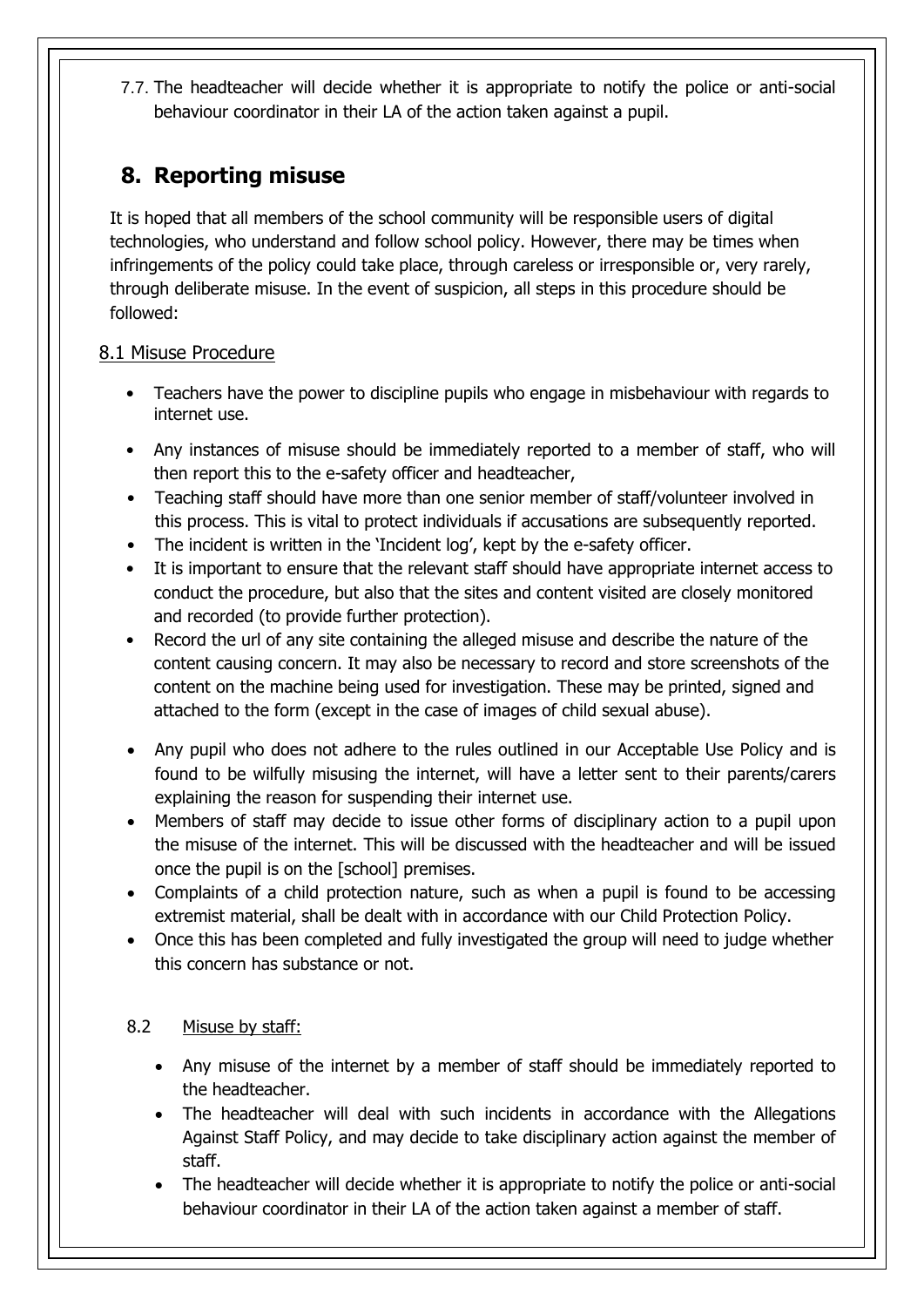#### 8.3 Further action:

If it is deemed necessary then appropriate action will be required and could include the following:

- Internal response or discipline procedures.
- Involvement by Local Authority or national/local organisation (as relevant).
- Police involvement and/or action.
- If content being reviewed includes images of child abuse then the monitoring should be halted and referred to the Police immediately. Other instances to report to the Police would include:
- Incidents of 'grooming' behaviour.
- The sending of obscene materials to a child.
- Adult material which potentially breaches the Obscene Publications Act.
- Criminally racist material.
- Other criminal conduct, activity or materials.
- Isolate the computer in question as best you can. Any change to its state may hinder a later police investigation. It is important that all of the above steps are taken as they will provide an evidence trail for the school and possibly the police and demonstrate that visits to these sites were carried out for child protection purposes. The completed form should be retained by the group for evidence and reference purposes.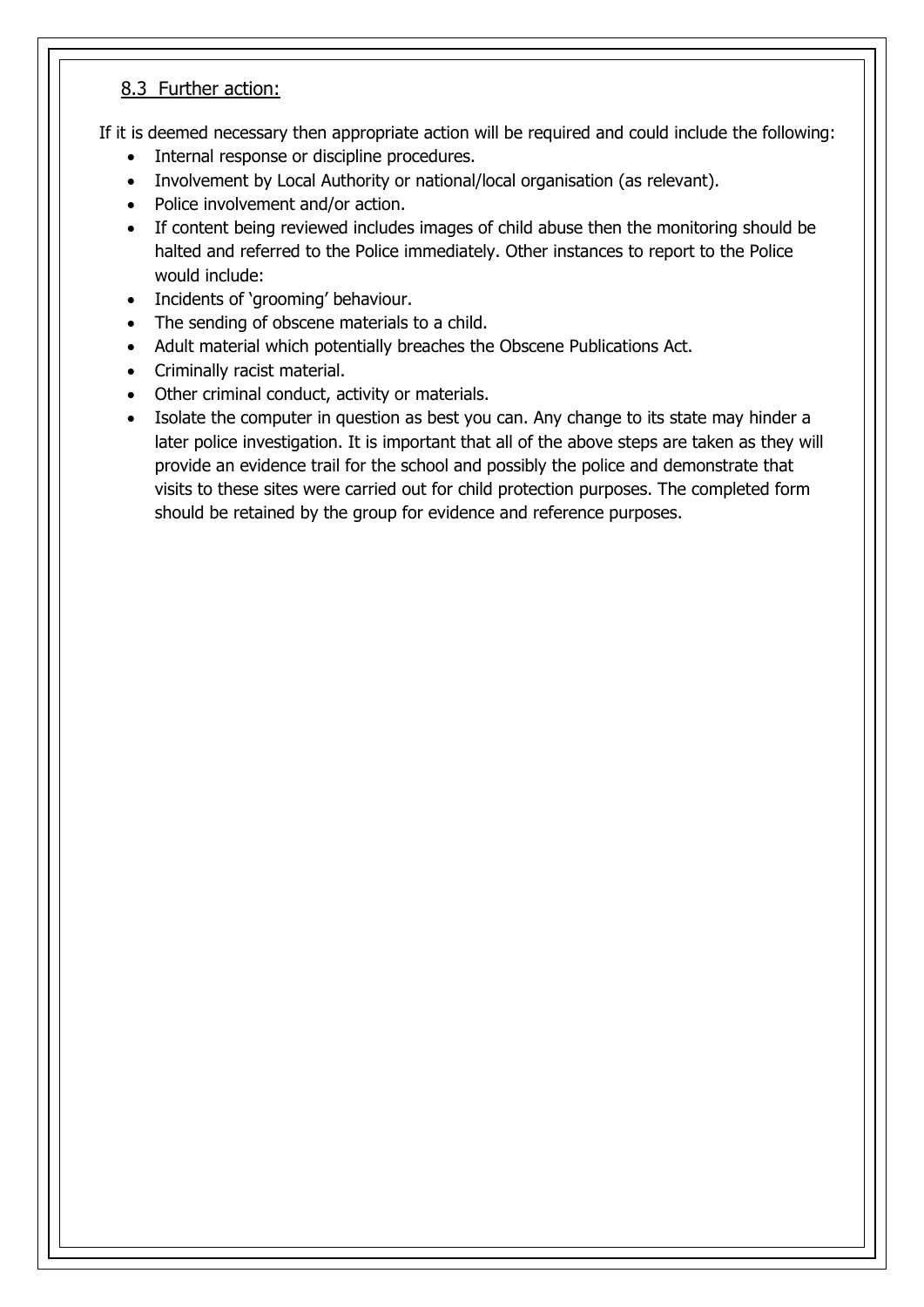8.4 Model for dealing with illegal activity:

If there is any suspicion that the web site(s) concerned may contain child abuse images, or if there is any other suspected illegal activity, refer to the right hand side of the Flowchart (below and appendix) for responding to online safety incidents and report immediately to the police.

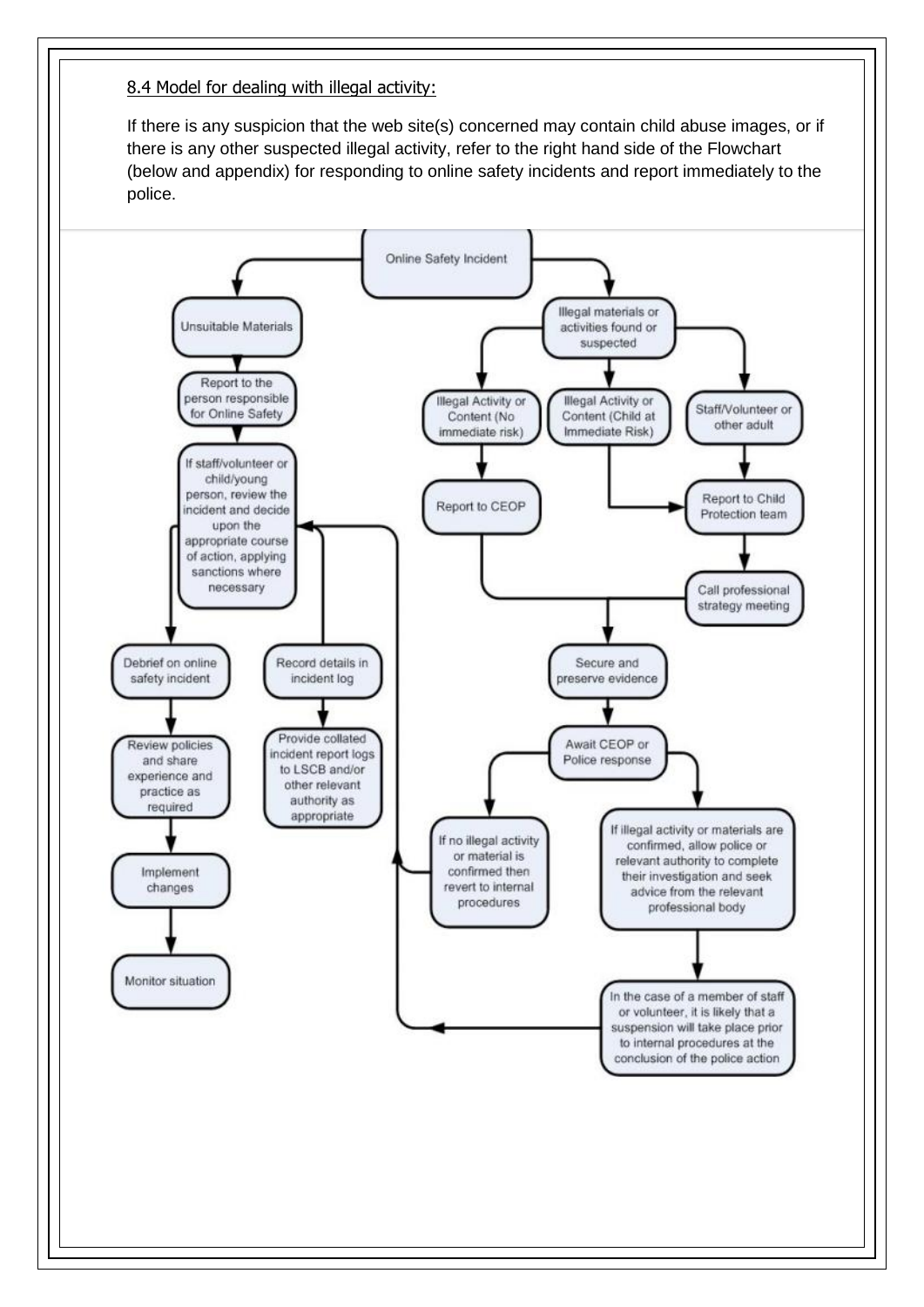# **Appendix 1**

SMART poster displayed in classrooms.

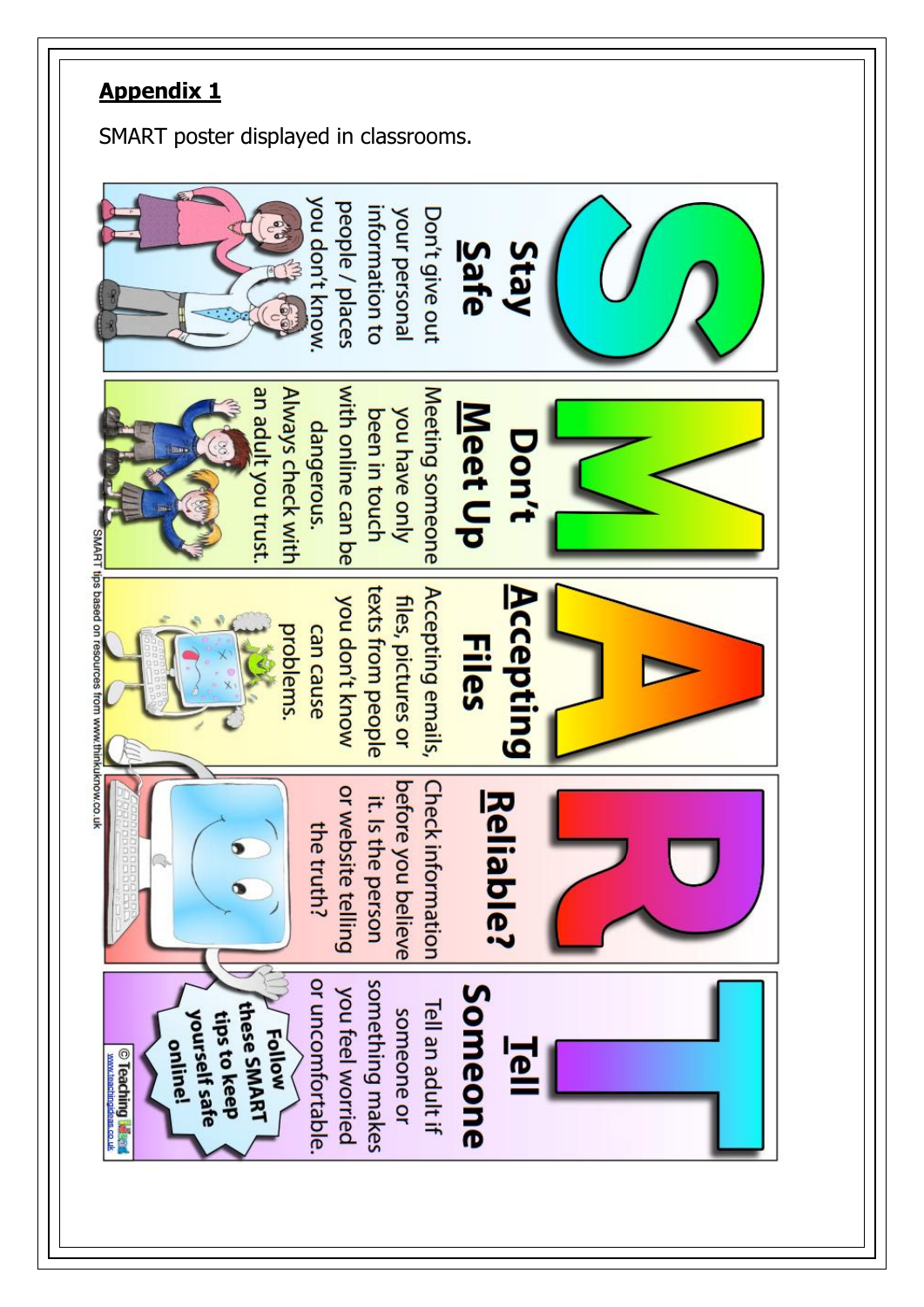

**Appendix 2** St Barnabas CE Primary School KS2 Pupil Acceptable Use of ICT

- $\boxtimes$  I will only use ICT in school for school purposes.
- $\boxtimes$  I will only use my class e-mail address or my own school email address when e-mailing.
- $\boxtimes$  I will only open e-mail attachments from people I know, or who my teacher has approved.
- $\boxtimes$  I will not tell other people my ICT passwords.
- $\boxtimes$  I will only open/delete my own files.
- $\boxtimes$  I will not bring software, CDs or ICT equipment into school without permission.
- $\boxtimes$  I will only use the Internet after being given permission from a teacher.
- $\boxtimes$  I will make sure that all ICT contact with other children and adults is responsible, polite and sensible.
- $\boxtimes$  I will not deliberately look for, save or send anything that could be upsetting or not allowed at school. If I accidentally find anything like this, I will close the screen and tell a teacher immediately.
- $\boxtimes$  I will not give out my own details such as my name, phone number or home address.
- $\boxtimes$  I will not use technology in school time to arrange to meet someone unless this is part of a school project approved by a teacher and a responsible adult comes with me.
- I will be responsible for my behaviour when using ICT because I know that these rules are to keep me safe.
- $\boxtimes$  I know that the school may check my use of ICT and monitor the Internet sites I have visited, and that my parent/carer will be contacted if a member of school staff is concerned about my e-Safety.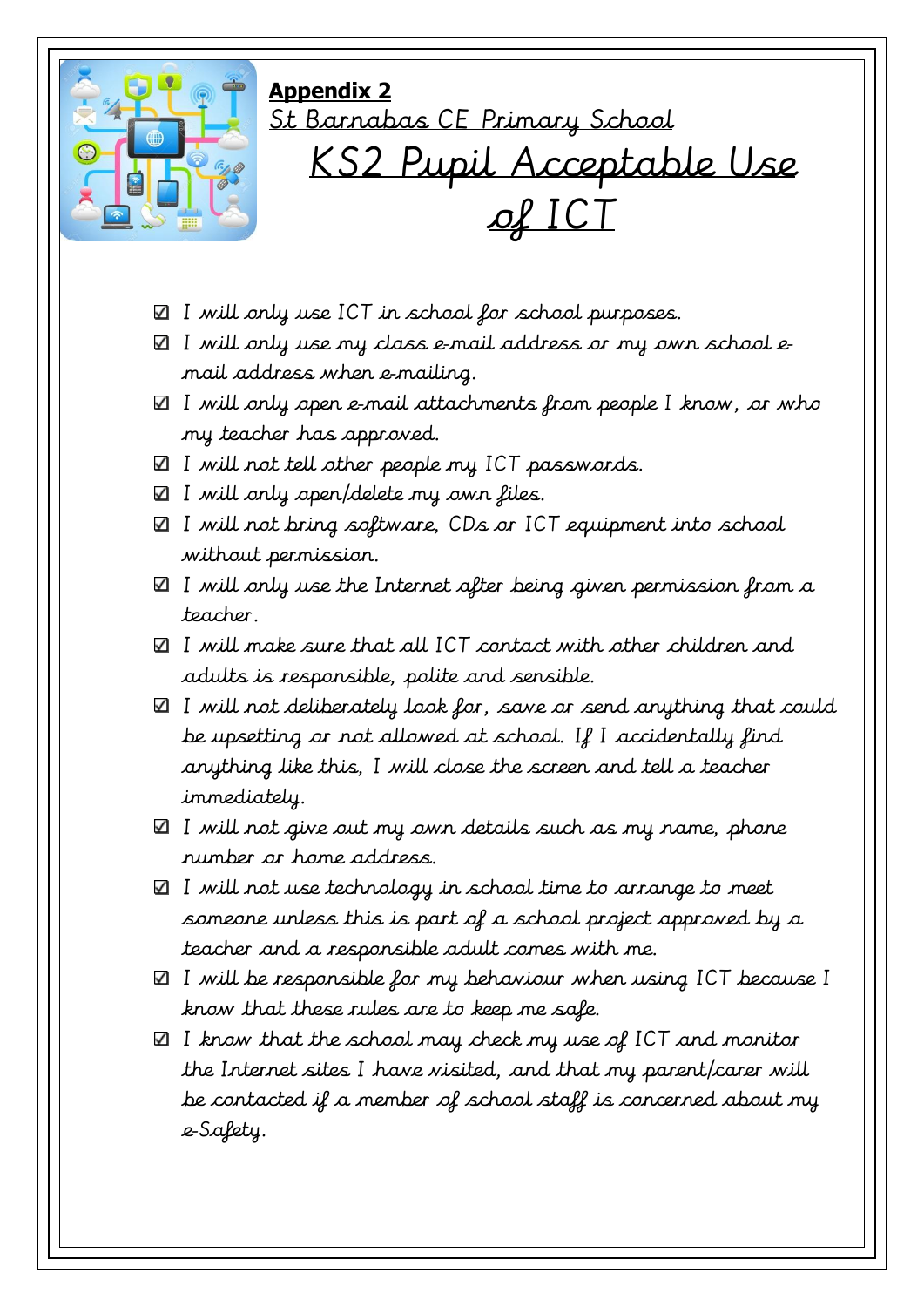

- $\Pi$  I will ask an adult before I use a computer
- I will ask before I print.
- $\Pi$  I will use the Internet, in a safe and responsible way by following instructions
- $\Pi$  I know that the adults in school can check my files and website that I have visited
- $\Pi$  If the adults in school have concerns about my safety they may contact my parents/guardian.
- $\boxtimes$  If I have a problem, I always ask an adult.
- $\Pi$  I understand that these rules are there to help me, my friends and my family feel safe.
- $\Psi$  I will not share information about myself at home

I agree to follow these rules. If I break any of these rules I may have a consequence.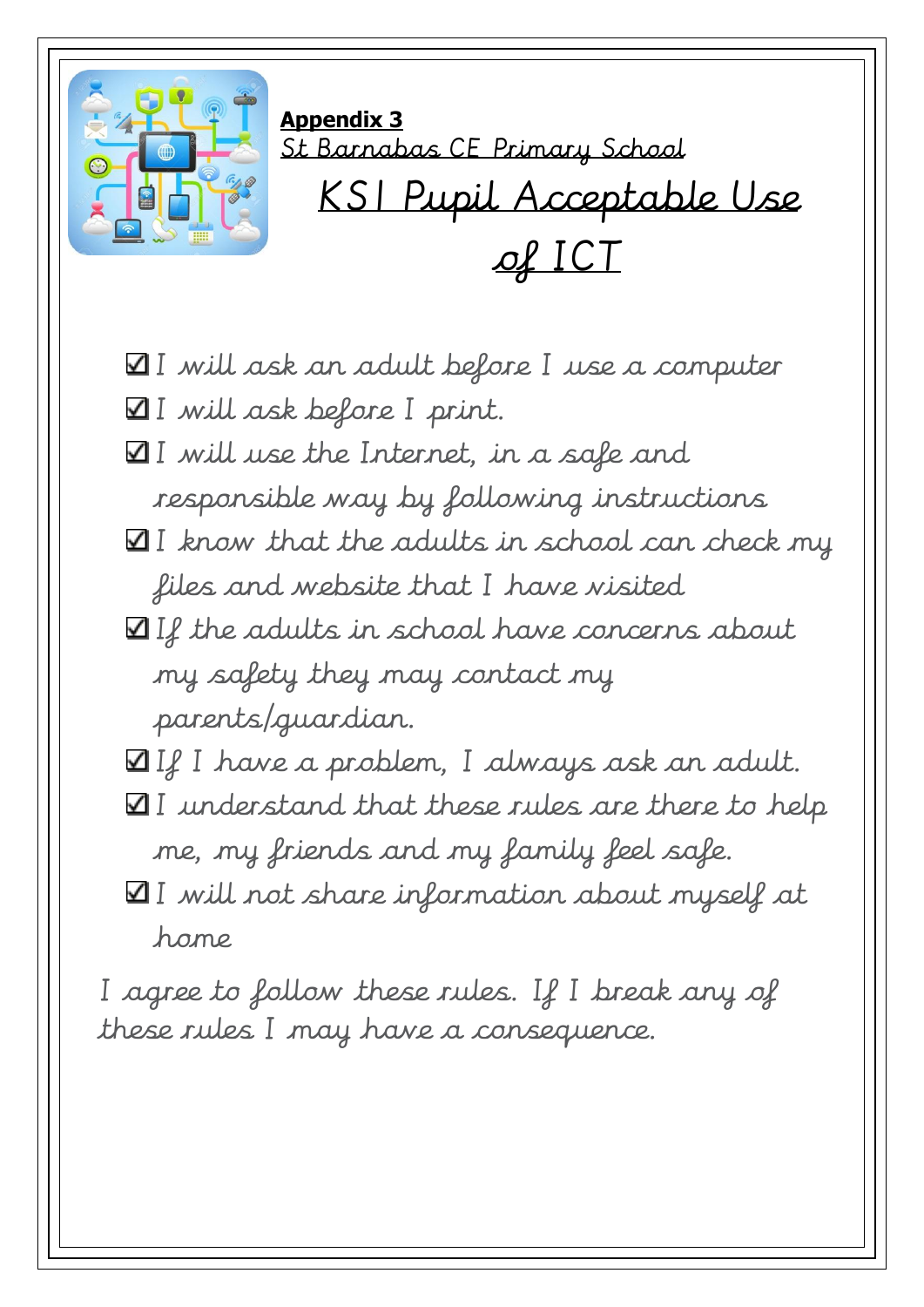### **Appendix 4 – Guidance for parents (also see online safety section of school website)**

# **E-safety tips for Parents of Primary School Children**

79% of 7-11 year-olds said they would tell their parent or carer if something worried them online.

# **Checklist**

#### ⊠ Put yourself in control

Make use of the parental controls on your home broadband and any internet-enabled devices. You can find out how at your broadband provider's website or by visiting internetmatters.org.

#### Search safely

Use safe search engines such as swiggle.org or kids-search.com. Safe search settings can also be activated on Google and other search engines as well as YouTube. You can find out more at google.co.uk/safetycentre.

#### Agree boundries

Be clear what your child can and can't do online - where they can use the internet, how much time they can spend online, the sites they can visit and the type of information they can share. Agree with your child when they can have a mobile phone or tablet.

Childnet, Have your Say (2013)

#### **Ø** Explore together

The best way to find out what your child is doing online is to ask them to tell you about it. Put the family computer in a communal area so you can see what sites they're visiting and share with them.

#### of Check if it's suitable

The age ratings that come with games, apps, films and social networks are a good guide to whether they're suitable for your child. The minimum age limit is 13 for several social networking sites, including Facebook and Instagram.

Know this stuff matters. but don't know where to turn?

Internet Matters is a free online resource for every parent in the UK. We'll show you the best ways to protect your children online - with information, advice and support on all the big e-safety issues.

# **internet** matters.org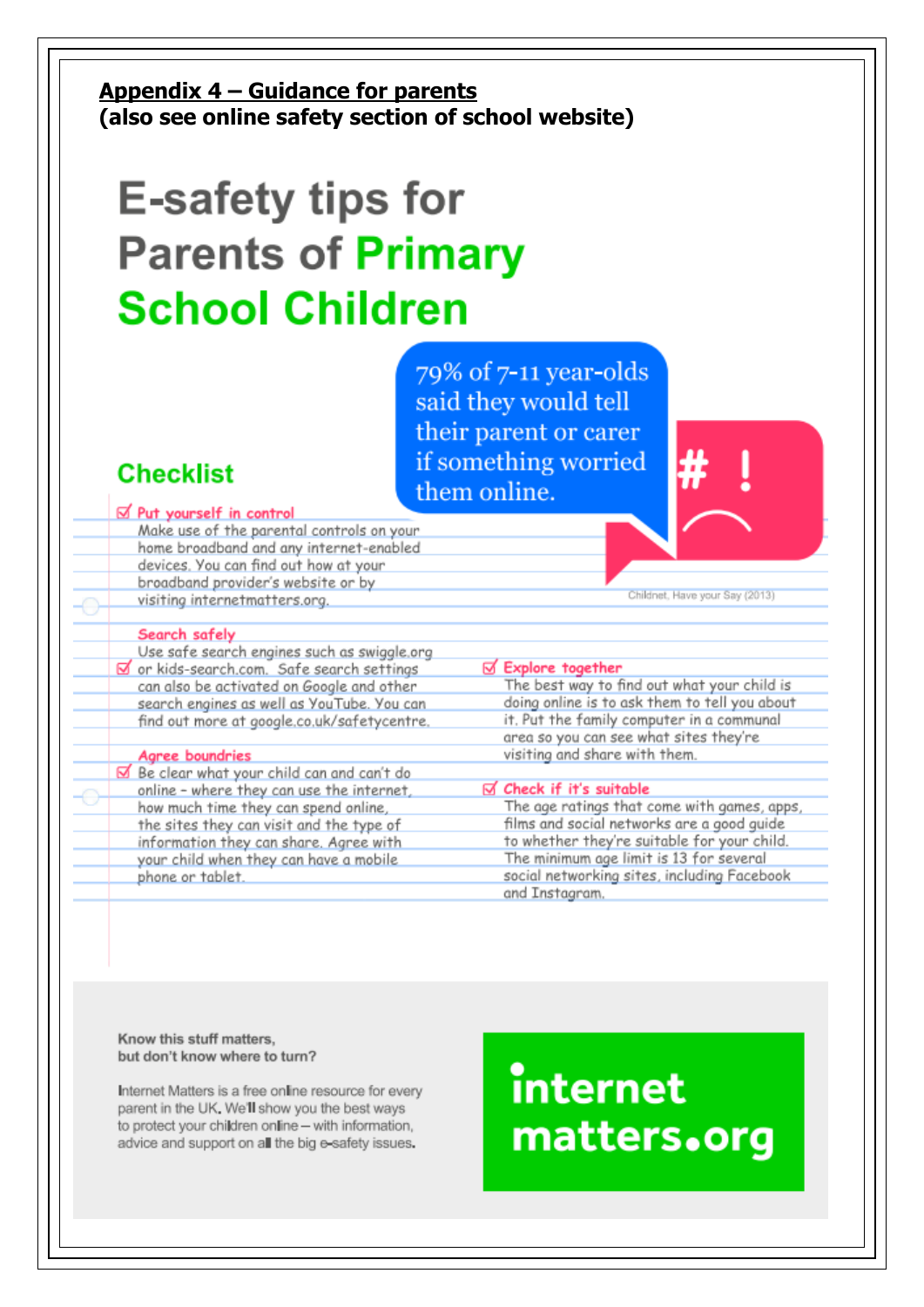# **Appendix 5 Incident Log**

Details of ALL e-safety incidents to be recorded in the Incident Log by the e-safety coordinator. This incident log will be monitored termly by the e-safety coordinator and Head teacher.

| Date &<br>time | Name<br>(Pupil/staff member) | Gender | Room and<br>Device<br>number | Details of<br>incident | Action taken |
|----------------|------------------------------|--------|------------------------------|------------------------|--------------|
|                |                              |        |                              |                        |              |
|                |                              |        |                              |                        |              |
|                |                              |        |                              |                        |              |
|                |                              |        |                              |                        |              |
|                |                              |        |                              |                        |              |
|                |                              |        |                              |                        |              |
|                |                              |        |                              |                        |              |
|                |                              |        |                              |                        |              |
|                |                              |        |                              |                        |              |
|                |                              |        |                              |                        |              |
|                |                              |        |                              |                        |              |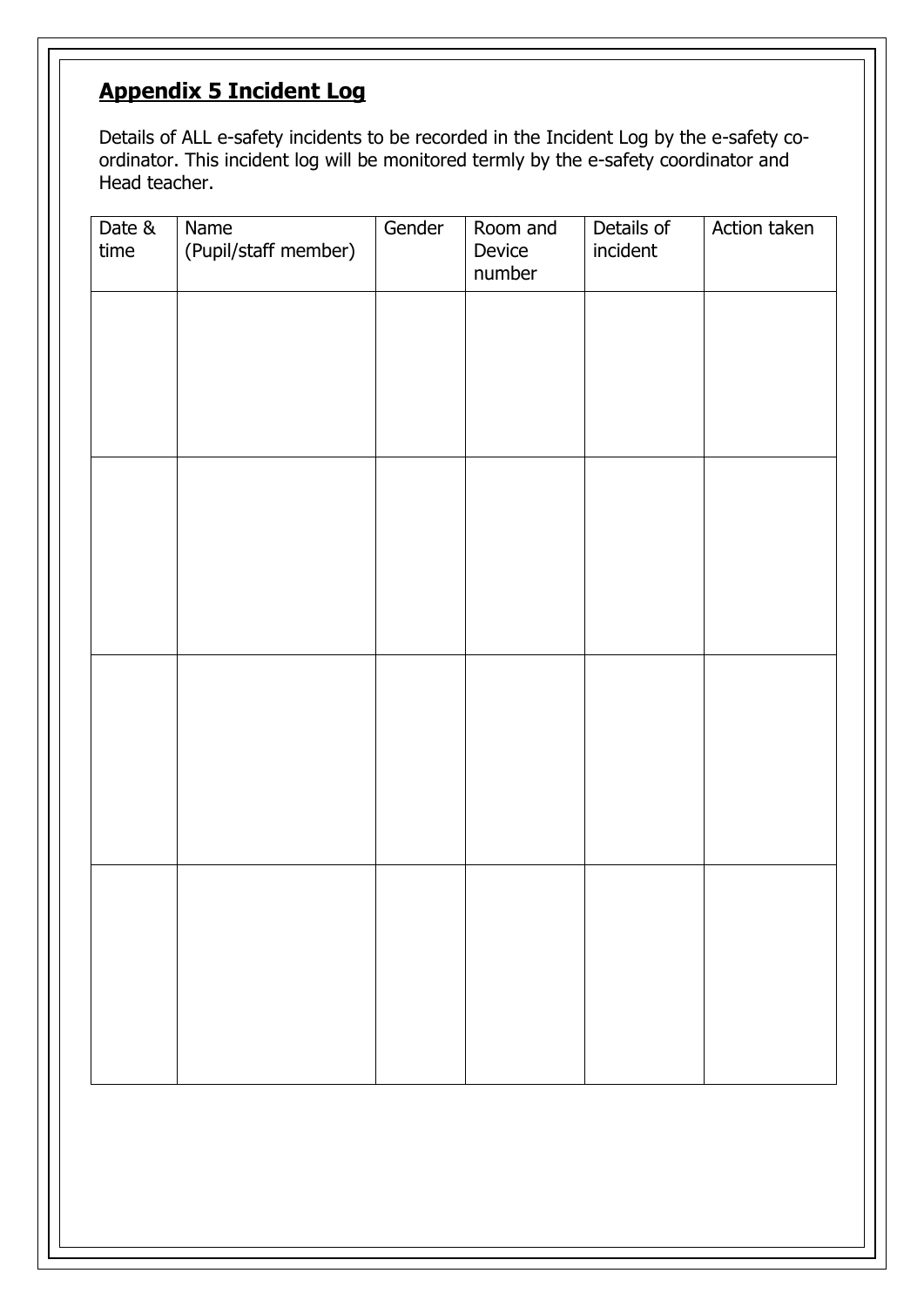# **Appendix 6**

# **Advice for Children on Cyber-bullying (shared with KS2 classes)**

If you're being bullied by phone or the Internet:

- Remember, bullying is never your fault. It can be stopped and it can usually be traced.
- Don't ignore the bullying. Tell someone you trust, such as a teacher or parent, or call an advice line.
- Try to keep calm. If you are frightened, try to show it as little as possible. Don't get angry, it will only make the person bullying you more likely to continue.
- Don't give out your personal details online if you're in a chatroom, watch what you say about where you live, the school you go to, your email address etc. All these things can help someone who wants to harm you build up a picture about you.
- Keep and save any bullying emails, text messages or images. Then you can show them to a parent or teacher as evidence.
- If you can, make a note of the time and date bullying messages or images were sent, and note any details about the sender. There's plenty of online advice on how to react to cyberbullying. For example, www.kidscape.org and www.wiredsafety.org have some useful tips: Text/video messaging You can easily stop receiving text messages for a while by turning off incoming messages for a couple of days. This might stop the person texting you by making them believe you've changed your phone number. To find out how to do this, visit [www.wiredsafety.org.](http://www.wiredsafety.org/)
- If the bullying persists, you can change your phone number. Ask your mobile service provider.
- Don't reply to abusive or worrying text or video messages. Your mobile service provider will have a number for you to ring or text to report phone bullying. Visit their website for details.
- Don't delete messages from cyberbullies. You don't have to read them, but you should keep them as evidence.

Text harassment is a crime. If the calls are simply annoying, tell a teacher, parent or carer. If they are threatening or malicious and they persist, report them to the police, taking with you all the messages you've received.

# **Phone calls**

If you get an abusive or silent phone call, don't hang up immediately. Instead, put the phone down and walk away for a few minutes. Then hang up or turn your phone off. Once they realise they can't get you rattled, callers usually get bored and stop bothering you.

- Don't give out personal details such as your phone number to just anyone. And never leave your phone lying around. When you answer your phone, just say 'hello', not your name. If they ask you to confirm your phone number, ask what number they want and then tell them if they've got the right number or not. You can use your voicemail to vet your calls. A lot of mobiles display the caller's number. See if you recognise it. If you don't, let it divert to voicemail instead of answering it.
- Do not leave your name on your voicemail greeting. You could get an adult to record your greeting. Their voice might stop the caller ringing again. Almost all calls nowadays can be traced. If the problem continues, think about changing your phone number. If you receive calls that scare or trouble you, make a note of the times and dates and report them to the police. If your mobile can record calls, take the recording too.